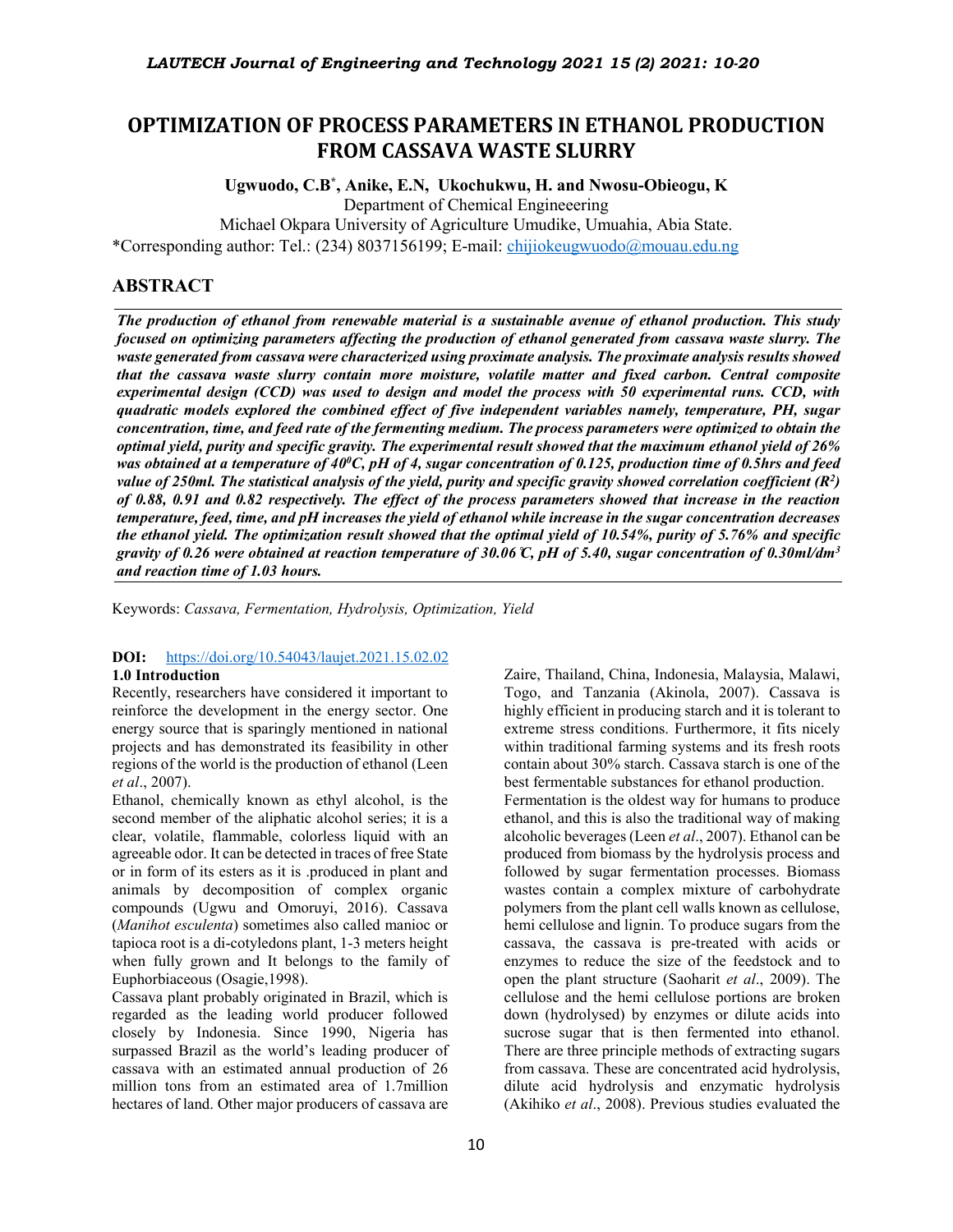environmental impacts of bio-based fuels in various<br>categories, including non-renewable energy categories, including non-renewable energy consumption, greenhouse gas emissions, acidification, eutrophication, human and ecological health, and photochemical oxidation. Most studies have concluded that the use of ethanol as liquid fuel could reduce greenhouse gas emissions among economics, environmental impacts, and energy for the most effective use of regional energy resources (Hu *et al*., 2004).

Production of ethanol for bio-fuel will reduce the demand for petroleum as a source of energy for powering engine and also reduce environmental pollution of petrol through the emission of carbon dioxide (CO2) from the combustion when mixing the ethanol and petrol in correct blend ratio for powering engine. The specific objective of the work is to investigate and optimize the process variables in the production of ethanol from cassava waste slurry.

#### **2.0 Materials and Method**

Cassava waste slurry (mixture of starch and water) was collected from a cassava processing plant located at National root crop research institute Umudike, Abia State during processing. A clean plastic container was used for sample collection.

The yeast cells used were fresh Sacchromyces cerevisiae (baker yeast) purchased from a local vendor in Umuahia, Abia State. Design Expert 7 software by Stat-Ease Inc., was used in implementing the optimization strategy. This software is a specialized statistical package for the design of experiments, which offers tools for response surface methods (RSM) with unique evaluation capabilities.

#### **2.1 Experimental Set up**

The experiment was setup in Chemical Engineering laboratory Michael Okpara University of Agriculture Umudike, Abia state in a two different process fermentation and distillation. The glass bioreactor, fabricated impeller attached to a motor, heating element with temperature controller, thermometer, beaker, condenser unit, pipette, round bottom flask, retort stand and heating mantle were assembled together before the experiment as shown in Figure 1. The bioreactor is a vendor packaged glass that can withstand the process temperature of between 25 –  $70^{\circ}$ C. It has six orifices with cork created to allow feeding of raw materials, ejection of product, insertion of instrument and integration of other glass wares accessories.



Figure 2.1: *Experimental set up for ethanol production*

A 5-kw motor attached with a fabricated spindle and impeller for stirring of the feedstock to achieve a homogenous mixture is mounted on top of the bio reactor. The bioreactor is placed on top of a heating element with temperature controller for temperature regulation. Thermometer was inserted inside the bioreactor and was firmly guarded with the cork. A glass pipe (condensing unit) functioning as a shell and tube heat exchanger was attached to the bioreactor for

collection of mixture of ethanol and water into a stationed glass beaker. Two rubber pipes were connected to the two ends of the condenser; one for inlet cool water and the other for water outlet, and finally a glass beaker was stationed to the mouth of the condenser to collect the distillate.

The distillate in the glass beaker is then turned into a round bottom flask fixed with thermometer. This was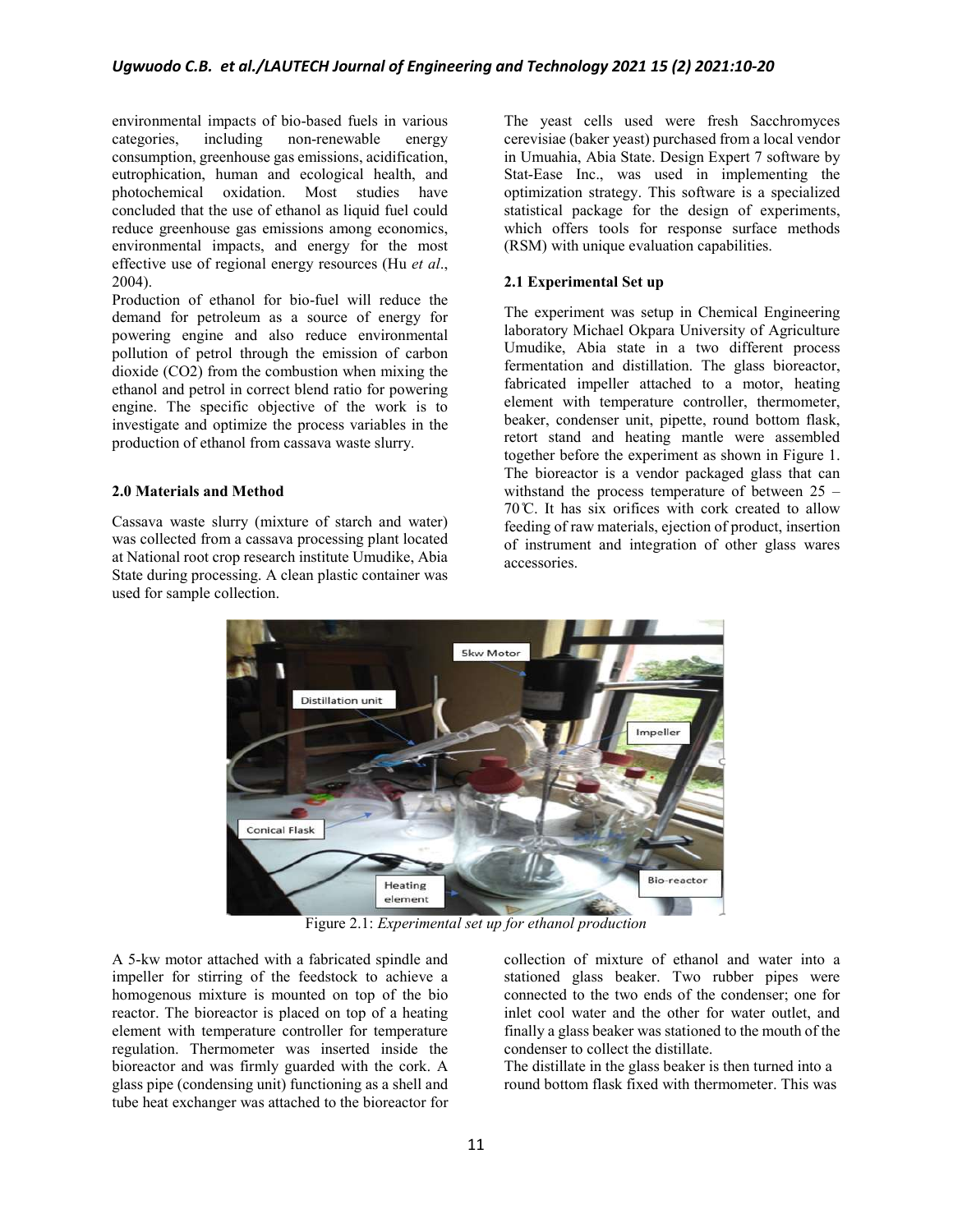placed on top of a heating mantle attached with the condensing unit for pure ethanol distillation.

### **2.2 Experimental Procedure**

#### 2.2.1 Sample collection

Freshly discarded cassava waste slurry was obtained from a cassava processing plant located at National root crop research institute Umudike, Abia State using a plastic container. The yeast cells used in this study were fresh Saccharomyces cerevisiae (baker yeast) purchased from a local vendor in Umuahia, Abia State, Nigeria.

#### 2.2.2 Development of inoculums

The inoculum was prepared by using Saccharomyces cerevisiae obtained from fresh palm wine and baker yeast equivalent to 10 g was added to 100 ml of 40  $\degree$ C distilled water in a beaker to which 14 g of glucose was added to the inoculum and the yeast was allowed

to grow. Thereafter, it was used in the cassava waste slurry.

# 2.2.3 Hydrolysis and fermentation

Cassava waste slurry (4litres) was measured in a transparent glass bioreactor and placed on an electric hot plate attached with temperature controller. Thereafter, 40ml of concentrated  $H_2SO_4$  was added for pretreatment via the top of the bioreactor. A thermometer was firmly inserted to monitor the temperature of the solution. The motor was switched on to induce a vigorous stir within the reactor to achieve a homogenous mixture. The bioreactor was heated and at 80°C the solution began to gelatinize and foam. During this time the solution turned to pale orange color indicating a complete hydrolysis as shown in Figure 2.2. After heating, the sample was allowed to cool and settle, separating into three layers. The liquid layer was separated by decantation and filtration. The filtrate had a pH of 1.7 and was neutralized with 250ml of 2m NaOH solution to a pH of 4.8.



Figure 2.2: *Cassava waste water hydrolysis*

The solution was poured into different rinsed containers, following the addition of mixed 24.2g of yeast and 16g of glucose dissolved in 100ml of distilled water and allowed for 30mins to enable the yeast to grow. The containers were covered airtight and allowed fermentation to take place for 5 days at monitored temperature range of 25-40°C according

the design of experiment. After 5 days, the fermented sample was transferred into a round bottom flask and placed on a heating mantle fixed to a distillation unit as shown in Figure 2.3. A conical flask was fixed to the other end of the distillation column and the ethanol was collected and analyzed for its concentration, yield, purity and specific gravity.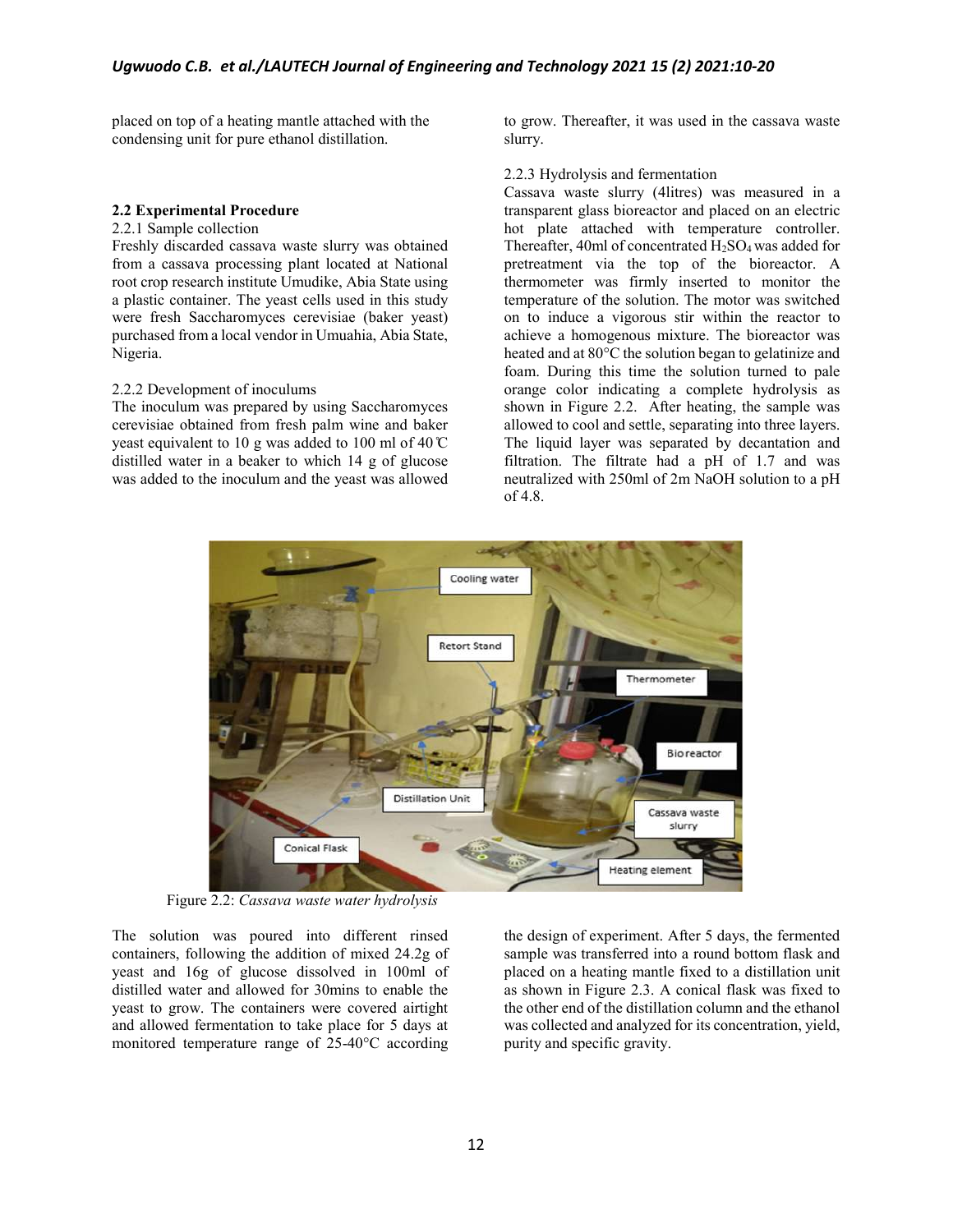

Figure 2.3: *Fermentation process*

The ethanol concentration was determined by the use of refractometer. Each sample of the ethanol was poured into the refractometer to read the refractive index. The refractometer takes refraction angles and correlates them to refractive index values that have<br>been established. Using these values, the been established. Using these values, the concentrations of the samples were obtained. This method was repeated for the number of experimental runs according to design of experiment.

#### 2.2.4 Design of Experiment

The five (5) independent variable and their respective level selected for optimization of ethanol yield were as follows: process temperature  $(25, 32.5, \text{ and } 40 \, \text{°C})$ , PH (4, 5.25 and 6.5), sugar concentration (0.125, 0.23 and  $0.35 \text{ mol/dm}^3$ , time  $(0.5, 2.5 \text{ and } 4.5 \text{ hours})$  and feed rate (100, 170 and 250 ml/hours). The levels were selected based on previous studies and the condition for ethanol experimental setup. For this work, the Design Expert software version 7.1.5, (Stat-ease, Inc, Minneapolis, USA) was used to design the experiment and analyze the data. The concept of randomization was utilized by the Design Expert software in generating the experimental design. This was done in order to minimize the effect of unexplained variability in the chosen responses (Montgomery, 2005). The effect of combination between the operation variables

were studied with the use of a suitable experimental design that would allow the experimental results to be fitted to a polynomial response surface model. Central composite experimental design (CCD) matrix was chosen for this study to minimize the experimental runs and this involved 50 experimental runs. Central composite experimental design (CCD), with quadratic model (Box and Wilson, 1951) was employed to study the combined effect of five independent variables namely, temperature, PH, sugar concentration, time and feed rate of the fermenting medium. Optimization of the process parameters in ethanol fermentation using cassava waste slurry as medium was studied using response surface methodology (RSM).

## **3.0 Results and Discussion**

#### **3.1 Material analysis**

The results of the proximate analysis carried out on cassava waste slurry is as shown in Table 3.1. The values of protein, ash content, total fat, moisture content, crude fiber, volatile matter, and fixed carbon of sample A, were 0.69, 0.48, 0.55, 1.48, 86.68, 2.60, 9.98 and 2.86 ( $\frac{\%w}{w}$ ) respectively. The proximate analysis results of the cassava waste slurry showed it contains more moisture, volatile matter, and fixed carbon.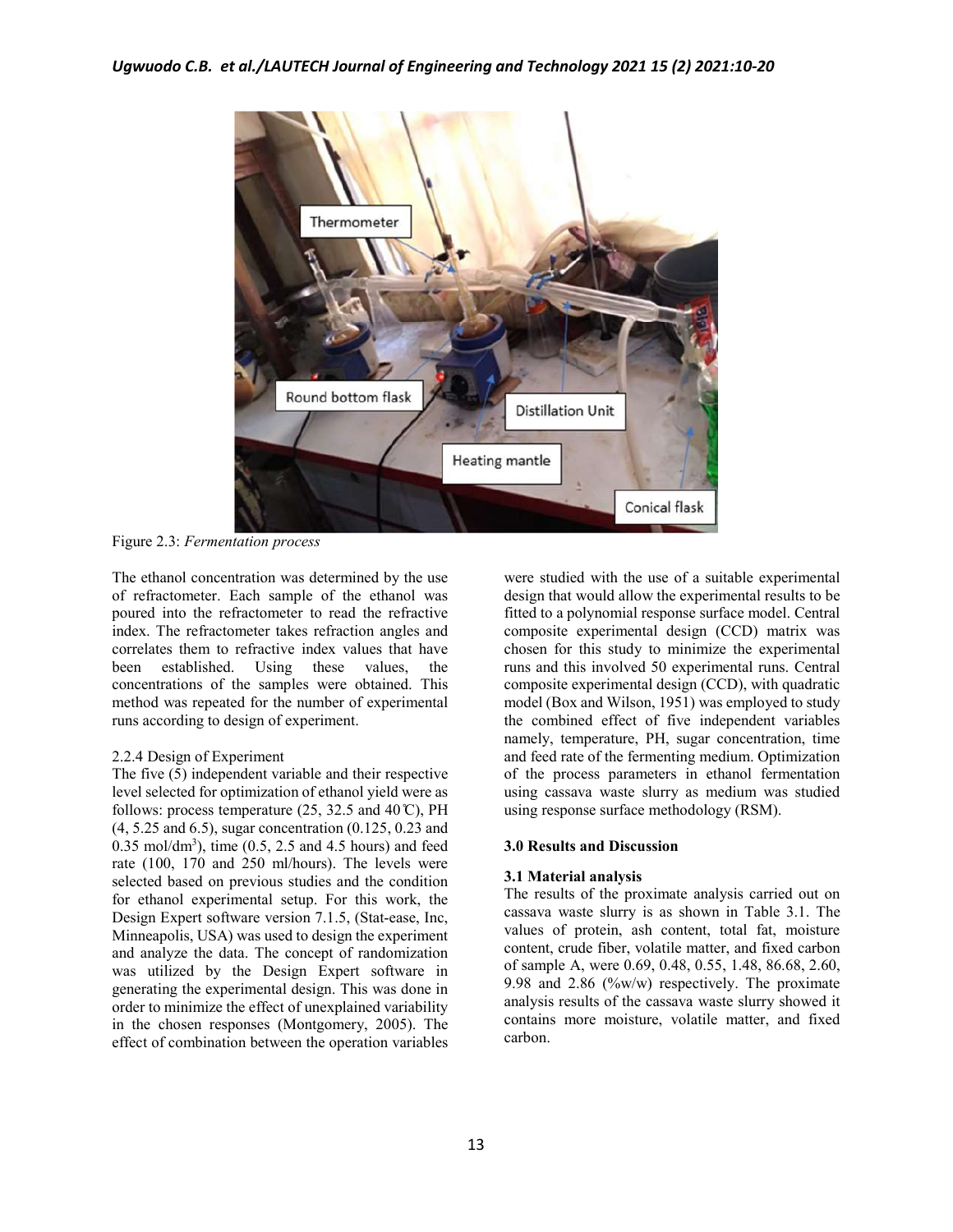| Item                    | % value |
|-------------------------|---------|
| Crude protein           | 0.69    |
| Ash content             | 1.04    |
| <b>Total fat</b>        | 0.55    |
| <b>Moisture content</b> | 86.83   |
| Crude fiber             | 2.90    |
| <b>Volatile matter</b>  | 9.98    |
| <b>Fixed carbon</b>     | 6.82    |

Table 3.1**:** *Proximate Analysis of the cassava waste slurry*

# **3.2 Statistical Analysis**

In this study, based on the employed independent variables, a CCD designed a set of experiments with 50 experiments for optimizing the production of ethanol. The results of the experimental runs were summarized in Table 3.2. The relationship between responses and independent variables were not linear, 2FI or cubic. Therefore, the experimental results were fitted to a second-order quadratic model using statistical technique. The final model equations in terms of actual experimental factors after elimination of the insignificant terms are shown in Table 3.3.

Table 3.2: *Experimental Result*

|                         | <b>INDEPENDENT VARIABLES</b> |                   |                       | <b>RESPONSES</b>          |              |                 |                 |                     |
|-------------------------|------------------------------|-------------------|-----------------------|---------------------------|--------------|-----------------|-----------------|---------------------|
| Run                     | Temperature<br>$(^0C)$       | pH                | Sugar Conc.<br>mol/dm | Time                      | Feed         | Yield           | Purity          | Specific<br>Gravity |
| $\mathbf{1}$            | 40                           | 6.5               | 0.35                  | (hrs)<br>$\overline{0.5}$ | (mil)<br>100 | $(\%)$<br>8.5   | $(\%)$<br>6     | 0.248               |
| $\overline{2}$          | $\overline{25}$              | 6.5               | 0.125                 | $\overline{4.5}$          |              |                 | $\overline{2}$  |                     |
|                         |                              |                   |                       |                           | 100          | 6.4             |                 | 0.266               |
| $\overline{\mathbf{3}}$ | $\overline{25}$              | 4.0               | 0.35                  | 4.5                       | 250          | 14              | $\overline{4}$  | 0.275               |
| $\overline{4}$          | 40                           | $\overline{4.0}$  | 0.125                 | 0.5                       | 100          | 9.2             | $\overline{6}$  | 0.294               |
| $\overline{5}$          | 25                           | 4.0               | 0.125                 | $\overline{0.5}$          | 100          | 11              | $10\,$          | 0.365               |
| 6                       | 40                           | 6.5               | 0.35                  | 0.5                       | 250          | 18.8            | 8               | 0.288               |
| $\overline{7}$          | 25                           | 4.0               | 0.35                  | 0.5                       | 250          | 13.2            | $\overline{4}$  | 0.255               |
| $\overline{8}$          | 25                           | $\overline{4.0}$  | 0.125                 | 0.5                       | 250          | 17.6            | $\overline{8}$  | 0.305               |
| $\overline{9}$          | 40                           | $\overline{6.5}$  | 0.35                  | 4.5                       | 100          | $\overline{9}$  | 10              | 0.201               |
| 10                      | $\overline{40}$              | $\overline{4.0}$  | 0.35                  | $\overline{0.5}$          | 100          | 14              | 6               | 0.301               |
| 11                      | 40                           | 4.0               | 0.35                  | 4.5                       | 250          | 23.2            | $\overline{4}$  | 0.322               |
| 12                      | 32.5                         | 5.25              | 0.23                  | 2.5                       | 175          | 13.1            | $\overline{4}$  | 0.257               |
| 13                      | 32.5                         | $\overline{5.25}$ | 0.23                  | 2.5                       | 175          | 10.3            | $\overline{2}$  | 0.186               |
| 14                      | $\overline{40}$              | 6.5               | 0.35                  | 4.5                       | 250          | $\overline{12}$ | $\overline{8}$  | 0.216               |
| 15                      | 32.5                         | $\overline{5.25}$ | 0.23                  | 2.5                       | 175          | 8.6             | $\overline{2}$  | 0.194               |
| 16                      | $\overline{40}$              | $\overline{4.0}$  | 0.125                 | $\overline{0.5}$          | 250          | $\overline{26}$ | 6               | 0.243               |
| 17                      | 32.5                         | 2.27              | 0.23                  | 2.5                       | 175          | 4.6             | 8               | 0.184               |
| 18                      | 32.5                         | 5.25              | 0.23                  | 2.5                       | 175          | 11.4            | $\overline{4}$  | 0.242               |
| 19                      | 25                           | $\overline{6.5}$  | 0.125                 | $\overline{0.5}$          | 250          | 17.2            | 6               | 0.266               |
| 20                      | $\overline{25}$              | $\overline{4.0}$  | 0.125                 | $\overline{4.5}$          | 100          | 12              | $\overline{2}$  | 0.174               |
| $\overline{21}$         | $\overline{40}$              | $\overline{6.5}$  | 0.125                 | 4.5                       | 250          | 19.2            | $\overline{2}$  | 0.234               |
| $\overline{22}$         | $\overline{25}$              | 6.5               | 0.35                  | 4.5                       | 100          | 8.4             | $\overline{12}$ | 0.149               |
| 23                      | 25                           | 4.0               | 0.35                  | 0.5                       | 100          | 9.2             | 8               | 0.164               |
| 24                      | 32.5                         | 5.25              | 0.23                  | 7.26                      | 175          | $\overline{12}$ | $10\,$          | 0.332               |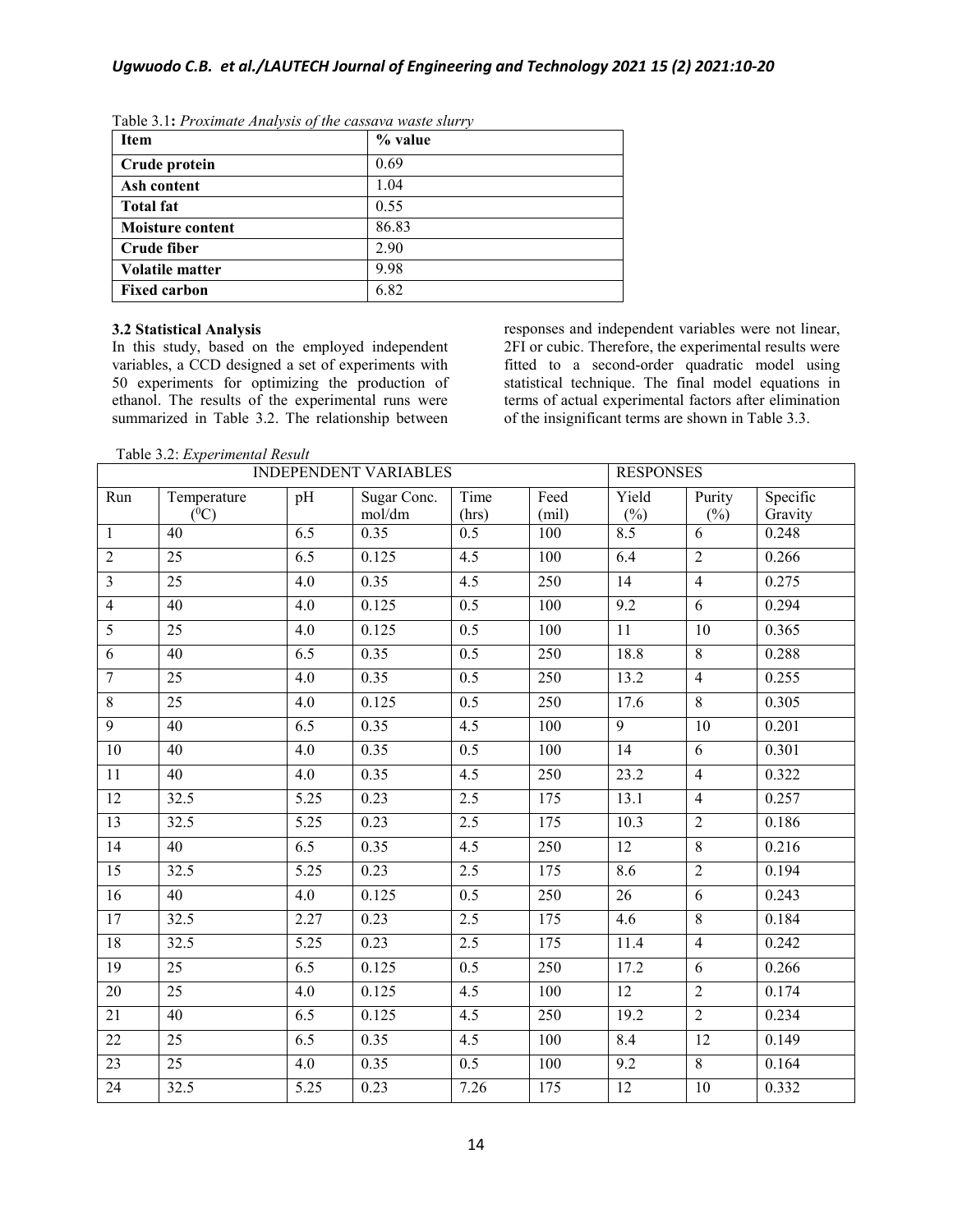|  |  | Ugwuodo C.B. et al./LAUTECH Journal of Engineering and Technology 2021 15 (2) 2021:10-20 |  |  |
|--|--|------------------------------------------------------------------------------------------|--|--|
|--|--|------------------------------------------------------------------------------------------|--|--|

| $\overline{25}$ | 40              | 4.0  | 0.125 | 4.5  | 250 | 26.8         | 6                | 0.138            |
|-----------------|-----------------|------|-------|------|-----|--------------|------------------|------------------|
| 26              | 25              | 6.5  | 0.35  | 0.5  | 100 | 5.6          | $8\,$            | 0.358            |
| $\overline{27}$ | 32.5            | 5.25 | 0.23  | 2.5  | 338 | $\mathbf{0}$ | $\boldsymbol{0}$ | $\boldsymbol{0}$ |
| $\overline{28}$ | 25              | 6.5  | 0.35  | 4.5  | 250 | 13.6         | $\overline{4}$   | 0.212            |
| $\overline{29}$ | $\overline{14}$ | 5.25 | 0.23  | 2.5  | 175 | 9.7          | $\overline{8}$   | 0.236            |
| 30              | 32.5            | 5.25 | 0.23  | 2.5  | 353 | 21.2         | $\overline{4}$   | 0.139            |
| 31              | 25              | 6.5  | 0.125 | 4.5  | 250 | 15.6         | $\overline{4}$   | 0.185            |
| 32              | 40              | 6.5  | 0.125 | 0.5  | 100 | 4.3          | $8\,$            | 0.279            |
| 33              | 40              | 4.0  | 0.35  | 0.5  | 250 | 10.8         | 6                | 0.193            |
| $\overline{34}$ | 32.5            | 5.25 | 0.24  | 2.5  | 175 | 11.4         | $\overline{10}$  | 0.216            |
| $\overline{35}$ | 40              | 6.5  | 0.13  | 0.5  | 250 | 14.8         | 6                | 0.206            |
| 36              | 39              | 5.25 | 0.24  | 2.5  | 175 | 6.4          | 12               | 0.317            |
| $\overline{37}$ | 32.5            | 5.25 | 0.50  | 2.5  | 175 | 6.06         | $\overline{4}$   | 0.292            |
| 38              | 32.5            | 5.25 | 0.23  | 2.5  | 175 | 8.11         | 10               | 0.307            |
| 39              | 32.5            | 5.25 | 0.23  | 2.5  | 175 | 8.9          | 12               | 0.321            |
| 40              | 32.5            | 5.25 | 0.23  | 2.5  | 175 | 7.3          | $\overline{8}$   | 0.295            |
| 41              | 40              | 6.5  | 0.125 | 4.5  | 100 | $\tau$       | 6                | 0.268            |
| 42              | 40              | 4.0  | 0.125 | 4.5  | 100 | 6.4          | $\overline{4}$   | 0.225            |
| 43              | 25              | 6.5  | 0.35  | 0.5  | 250 | 14.8         | $10\,$           | 0.283            |
| 44              | 40              | 4.0  | 0.35  | 4.5  | 100 | 9.2          | 6                | 0.217            |
| 45              | $\overline{25}$ | 4.0  | 0.125 | 4.5  | 250 | 24.4         | 14               | 0.359            |
| 46              | 32.5            | 5.25 | 0.23  | 2.5  | 175 | 9.14         | $\overline{8}$   | 0.231            |
| 47              | 32.5            | 5.25 | 0.03  | 2.5  | 175 | 12           | 10               | 0.248            |
| 48              | 25              | 6.5  | 0.125 | 0.5  | 100 | 8.5          | 6                | 0.263            |
| 49              | 25              | 4.0  | 0.35  | 4.5  | 100 | 9.2          | 6                | 0.239            |
| 50              | 32.5            | 5.25 | 0.23  | 2.25 | 175 | 12.9         | $10\,$           | 0.295            |

The multiple regression analysis of the experimental data gave a second order polynomial equation depicting the interaction between the dependent variable (yield, purity and specifc gravity) and the

coded values of the independent variables A, B, C, D, E (temperature, pH, sugar concentration, time and feed). This is shown in Table 3.3

Table 3.3: *Polynomial models for the response variables as a function of decoded operation variables for Ethanol production*

| Response         | $2nd$ Order polynomial equations                                                           |
|------------------|--------------------------------------------------------------------------------------------|
| Yield            | $+10.17 + 0.36A - 1.18B - 0.97C + 0.13D + 4.61E - 0.32A^2 + 2.85B^2 - 0.14C^2 + 0.90AE +$  |
|                  | $0.73BC - 0.33BD + 0.42DE$                                                                 |
| Purity           | $+5.23 - 0.2A + 0.1BE - 0.29A^2 - 0.061C^2 + 0.47D^2 - 0.24E^2 + 0.37AC + 0.12BE + 0.12CD$ |
|                  | $-0.25CE$                                                                                  |
| Specific Gravity | $+0.24 + 9.873E - 3.713E - 0.003A^2 + 0.013D^2 - 0.031E^2 - 0.003AD - 9.844E + 0.014CE +$  |
|                  | $6.094E - 0.03DE$                                                                          |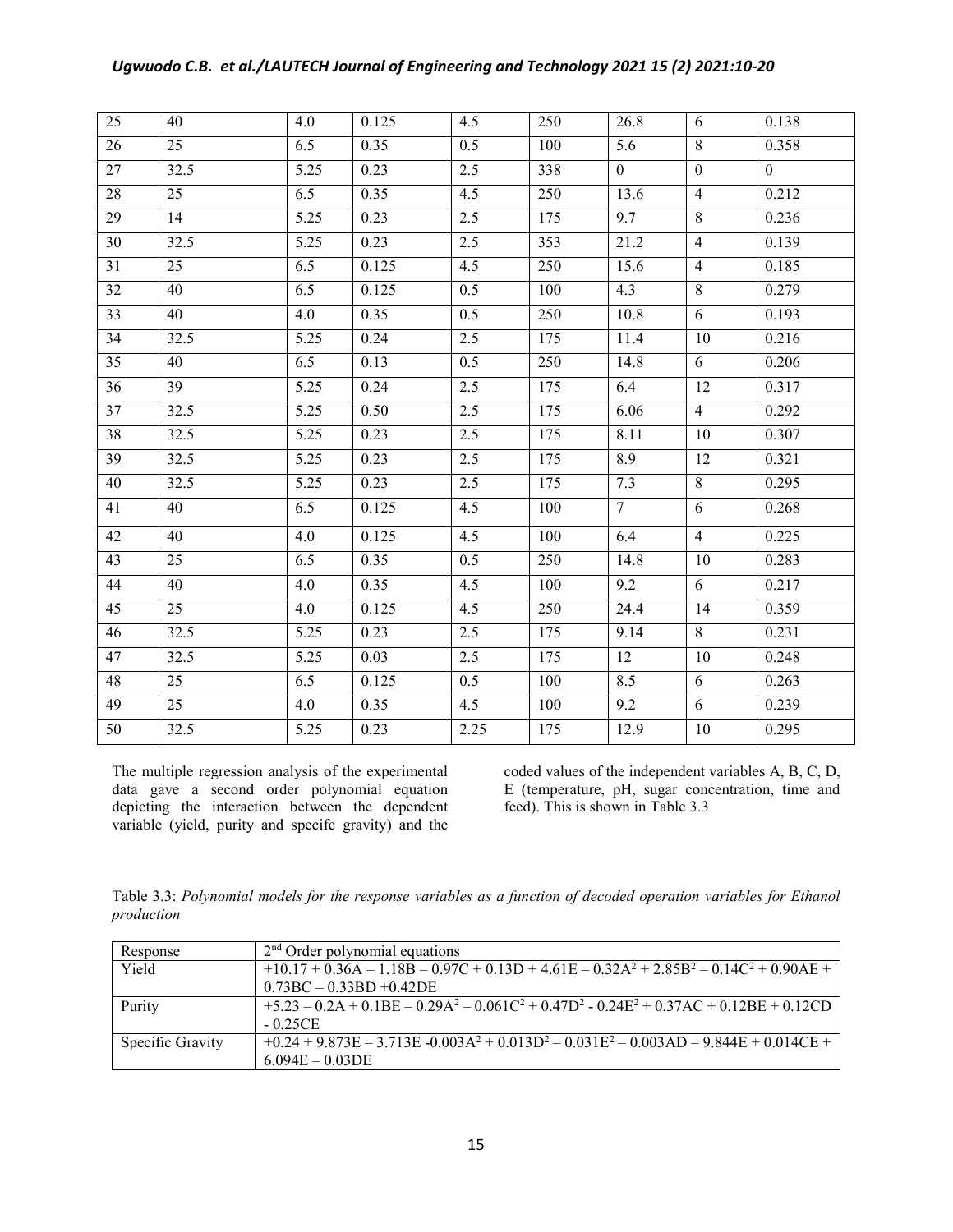#### **3.3 Analysis of Variance**

The adequacy of the model for the yield of ethanol, purity of ethanol and specific gravity was justified through analysis of variance (ANOVA). The ANOVA was used to justify the suitability, statistical significance and fit of the model representing the responses yield, purity and specific gravity. The ANOVA for the quadratic models including the corresponding significant model terms, F-value, individual terms and lack of fit for the responses were shown in Table 3.4. The ANOVA test showed that the model F-value of ethanol yield, purity and specific gravity are 10.86, 2.65 and 3.71 respectively. Also, their model P-value in the model for yield and purity is <0.0001 and SG is 0.0007 implies that the model is highly significant, given that they are able to explain a 95% variability in all the responses considered and are useful for predicting the responses. However, p-value greater than 0.05 are considered to be insignificant which means that the changes in the values of the actual physical factor represented by that model term does not significantly affects the response under consideration (Lahijani *et al.,* 2013). Hence, the insignificant statistical terms could be ignored without damaging the model fitting. Moreover, lack of fit Fvalue of the yield, purity and specific gravity are 3.05, 0.640 and 0.55. This implies that lack of fit is not significant relative to the pure error.

The level of fit between the experimental data and the models was assessed using other statistical parameters such as coefficient of determination  $(R^2)$ , standard deviation, coefficient of variation (CV)% etc as shown in Table 3.4. The quality of fitted quadratic model was expressed by the coefficient of determination  $(R^2)$ , which represents the proportion of variability in a set of data that is accounted for a statistical model (Fermosso *et al.*, 2013). High  $R^2$  value close to one is a desired value. As shown in Table 3.4 the  $R^2$  value is high for all the models indicating very good fit between the experimental observations and model predictions. It also showed evidence the suitability of the quadratic model to interpret the experimental results.

Moreover, the adjusted  $R^2$  values obtained were within reasonable agreement with the corresponding  $R^2$  value further confirming the fit of the models (Fermosso *et al.,* 2013). The values of standard deviation were small compared to the mean and this shows that there was minimal dispersion of each individual observation about the mean (Montgomery,2005). This further confirmed the significant fit of the models. The coefficient of variation (C.V) is the standard deviation expressed as a percentage of the mean. It is a statistical parameter used to assess the reliability and repeatability of the experiments. Low C.V values like those presented in Table 3.4 indicates that the experimental runs are reliable and repeatable.

| Response Variable   | Yield    | Purity   | Specific Gravity |
|---------------------|----------|----------|------------------|
| $\mathbb{R}^2$      | 0.88     | 0.91     | 0.82             |
| Adj- $R^2$          | 0.80     | 0.89     | 0.73             |
| Pred.R <sup>2</sup> | 0.58     | 0.62     | 0.19             |
| Std. Dev            | 2.77     | 1.2      | 0.40             |
| Mean                | 12.76    | 6.04     | 2.4              |
| CV(%)               | 21.69    | 21.01    | 16.18            |
| Model F-value       | 10.86    | 2.65     | 3.71             |
| Model P-value       | < 0.0001 | < 0.0001 | 0.0007           |
| Lack of fit F-value | 3.05     | 0.640    | 0.55             |
| Lack of fit P-value | 0.067    | 0.8010   | 0.87             |

Table 3.4: *ANOVA evaluation of ethanol yield, purity and SG*

#### **3.4 Effect of process Parameters**

Figure 4.1 shows the 3-dimensional plots with contour for yield of ethanol with respect to the combination effect of temperature and time of fermentation.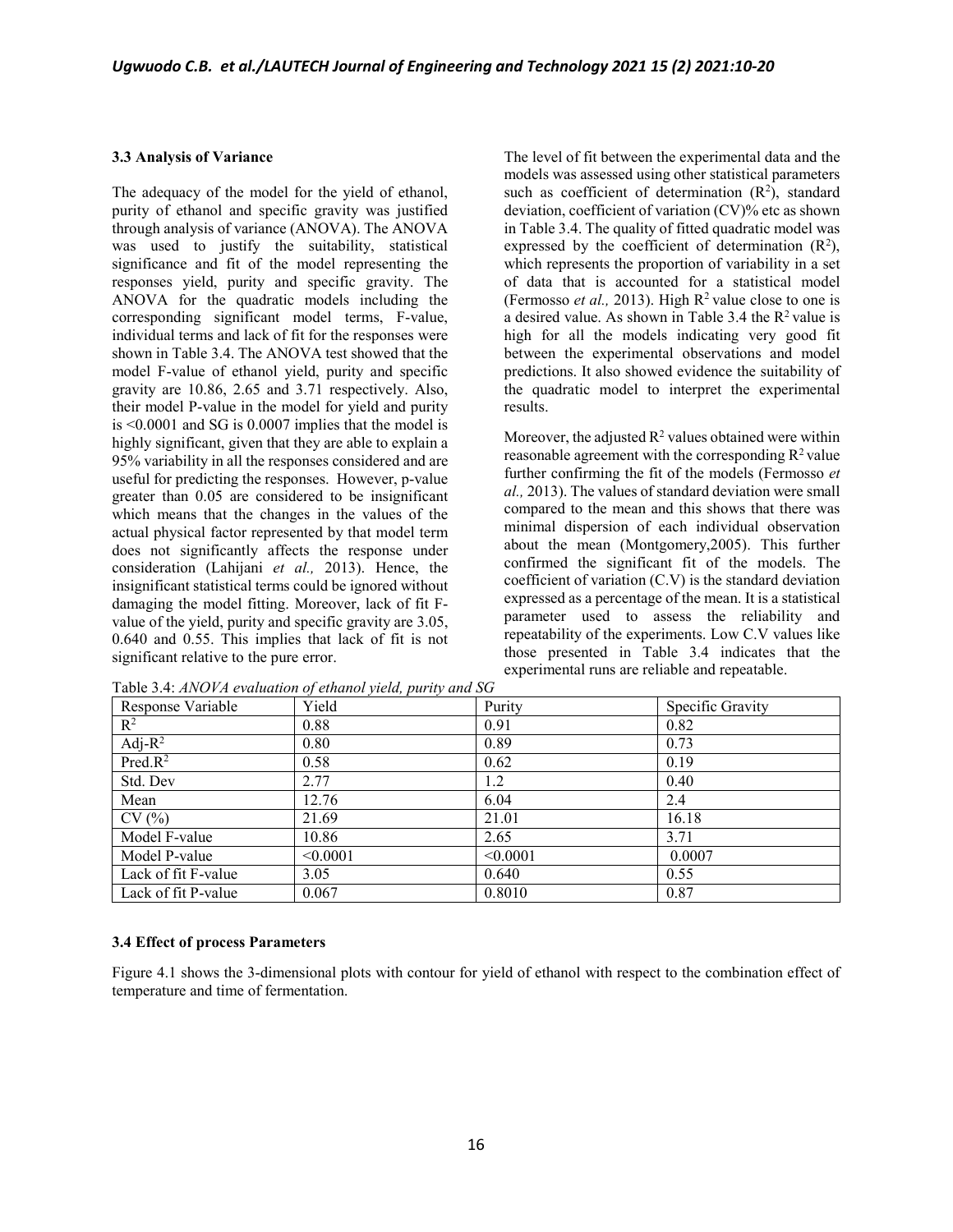

Figure 3.1: *Effect of reaction temperature and time on the yield of ethanol*



Figure 3.2: *Effect of temperature and sugar concentration on the yield of ethanol*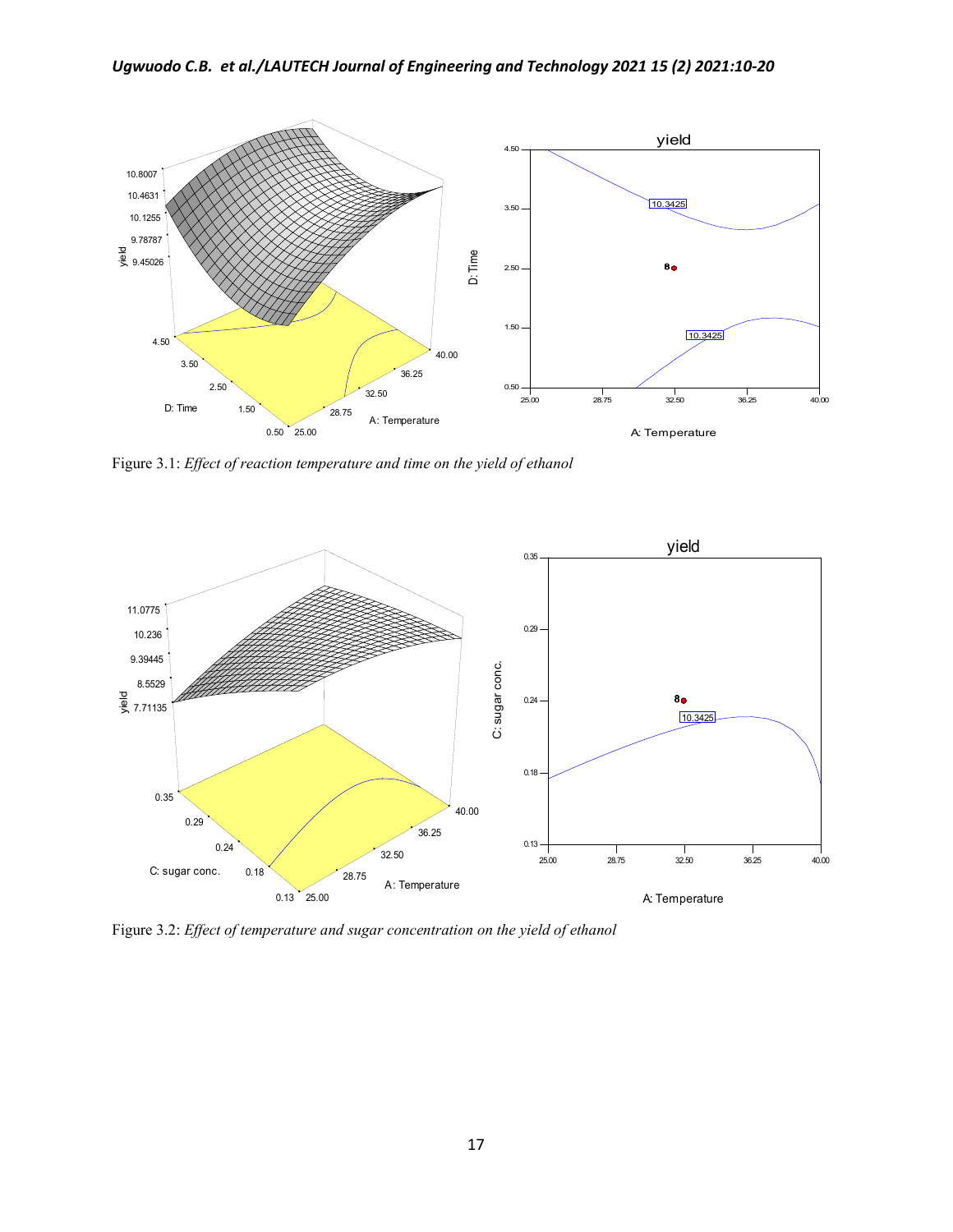

Figure 3.3: *Effect of reaction temperature and feed on the yield of ethanol*



Figure 3.4: *Effect of reaction temperature and pH on the purity of ethanol*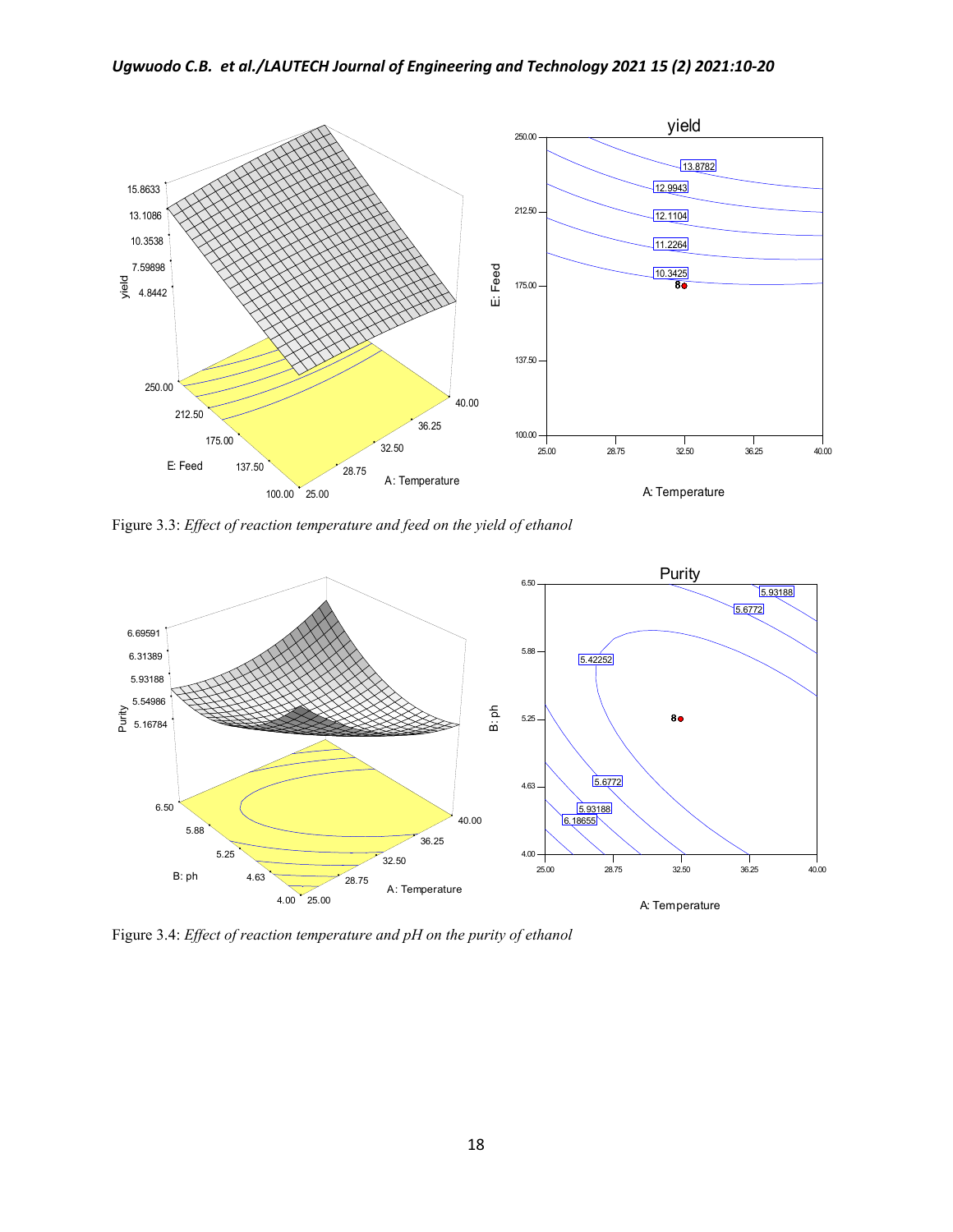

Figure 3.5: *Effect of reaction temperature and sugar concentration on the purity of ethanol*



Figure 3.6: *Effect of reaction temperature and pH on the specific gravity of ethanol*

### **3.5 Optimization Of The Process**

Determination of the optimum yield was based on numerical optimization using Design Expert software. The optimal yield of 10.54%, purity of 5.76% and specific gravity of 0.26 were obtained at reaction temperature of  $30.06$  °C, pH of  $5.40$ , sugar concentration of 0.30 ml/dm3 and reaction time of 1.03 hours. Under these optimum conditions, the yield, purity and specific gravity were obtained at desirability of 1.000%.

### **4.0 Conclusion**

This study was carried out in order to produce ethanol from waste generated from cassava processing. The waste generated from cassava was characterized using ultimate and proximate analysis. The process parameters for the synthesis of the ethanol was designed with Central Composite Design (CCD) and the effect of the process variables (temperature, pH, sugar concentration, time etc.) on the ethanol yield, purity and specific gravity were studied. The process parameters were optimized in order to obtain the optimal yield, purity and specific gravity. The